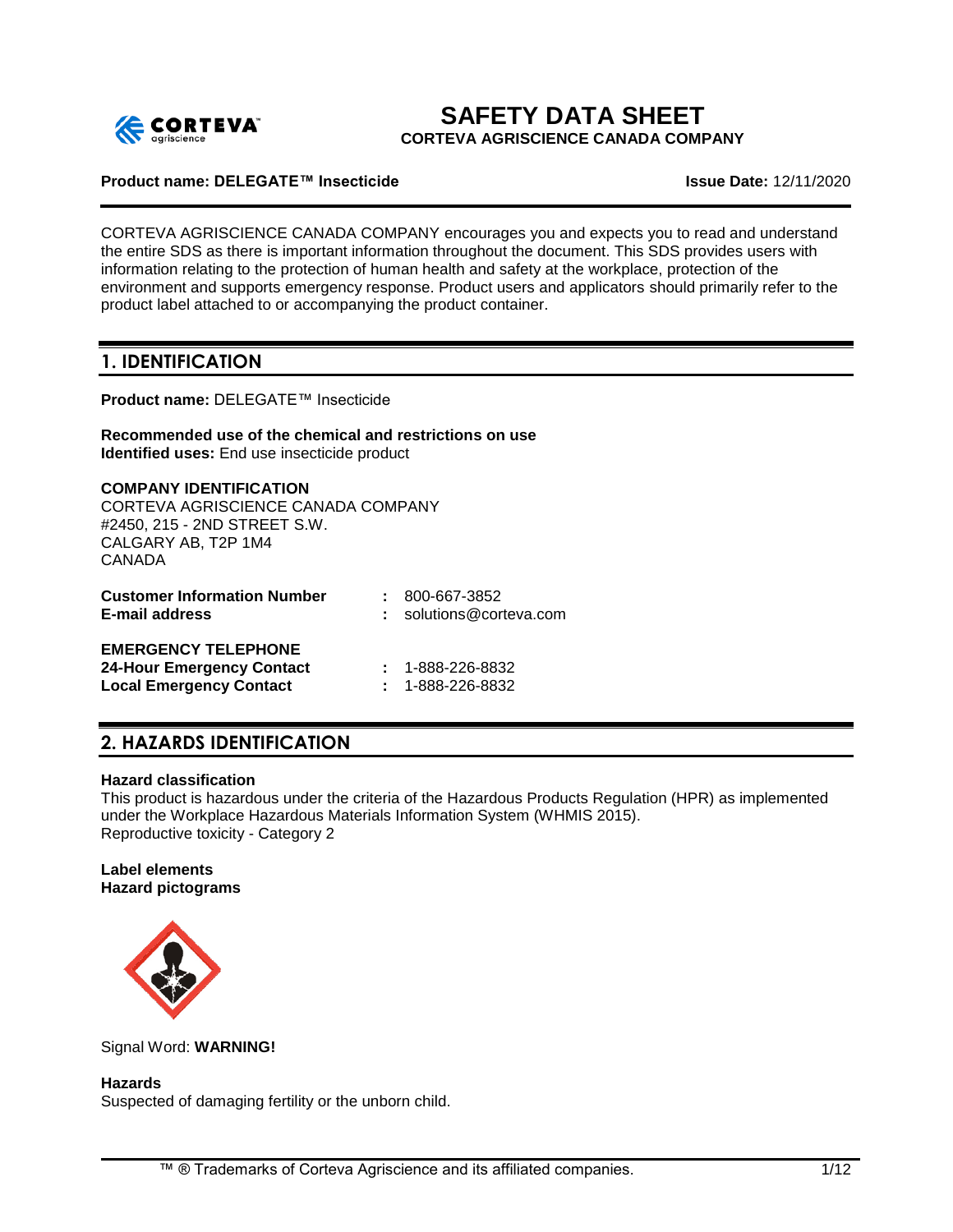#### **Precautionary statements**

#### **Prevention**

Obtain special instructions before use. Do not handle until all safety precautions have been read and understood. Wear protective gloves/ protective clothing/ eye protection/ face protection.

## **Response**

IF exposed or concerned: Get medical advice/ attention.

## **Storage**

Store locked up.

#### **Disposal**

Dispose of contents/ container to an approved waste disposal plant.

#### **Other hazards**

This mixture contains no substance considered to be persistent, bioaccumulating and toxic (PBT). This mixture contains no substance considered to be very persistent and very bioaccumulating (vPvB).

# **3. COMPOSITION/INFORMATION ON INGREDIENTS**

| This product is a mixture.<br>Component                           | <b>CASRN</b>  | <b>Concentration</b> |
|-------------------------------------------------------------------|---------------|----------------------|
| Spinetoram J & L (CAS# 187166- 935545-74-7<br>40-1 & 187166-15-0) |               | 25.0%                |
| Kaolin                                                            | 1332-58-7     | 38.0%                |
| Titanium dioxide                                                  | 13463-67-7    | 1.0%                 |
| Quartz                                                            | 14808-60-7    | 0.4%                 |
| <b>Balance</b>                                                    | Not available | 35.6%                |

# **4. FIRST AID MEASURES**

# **Description of first aid measures**

# **General advice:**

If potential for exposure exists refer to Section 8 for specific personal protective equipment.

**Inhalation:** Move person to fresh air. If person is not breathing, call an emergency responder or ambulance, then give artificial respiration; if by mouth to mouth use rescuer protection (pocket mask etc). Call a poison control center or doctor for treatment advice.

**Skin contact:** Take off contaminated clothing. Rinse skin immediately with plenty of water for 15-20 minutes. Call a poison control center or doctor for treatment advice.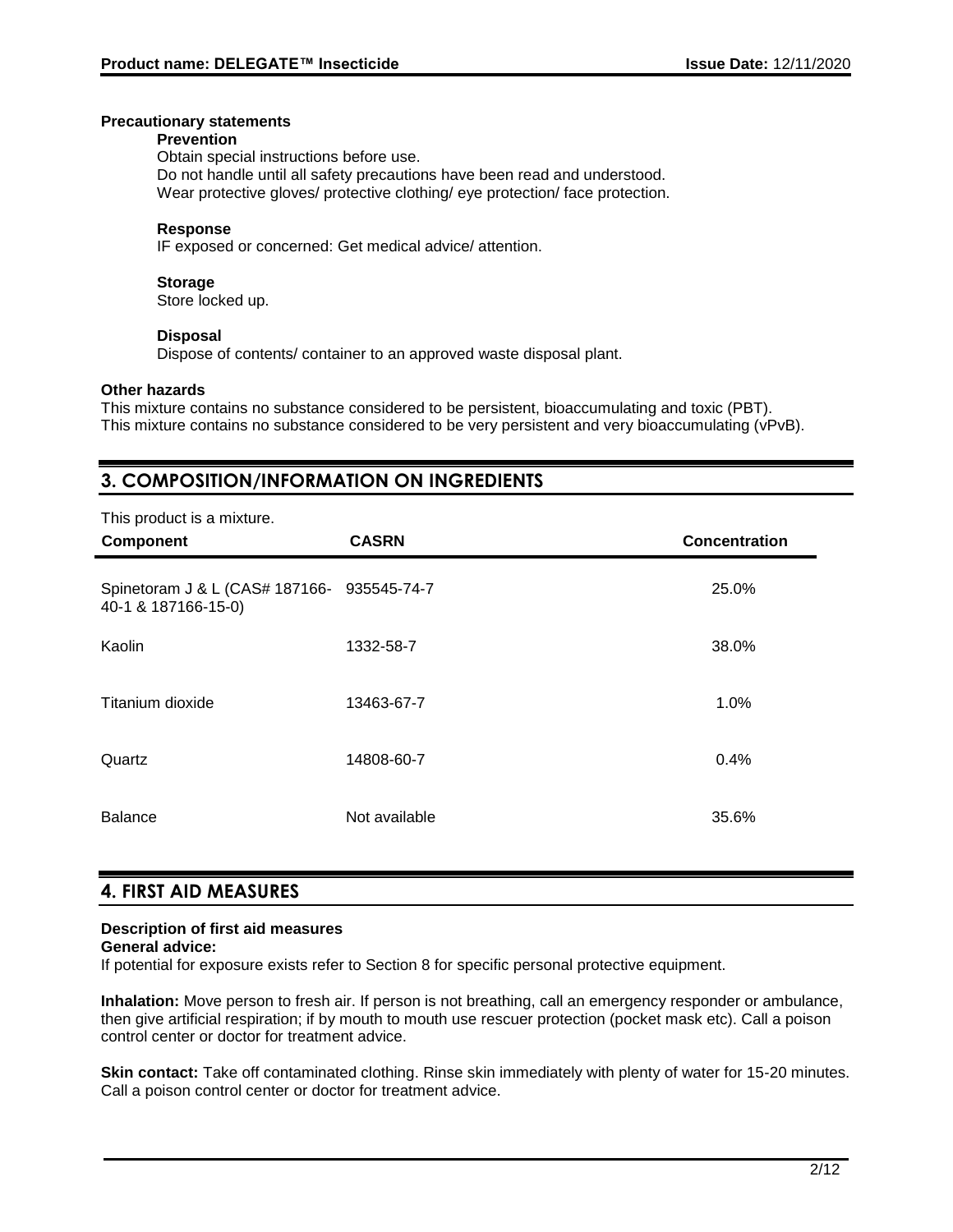**Eye contact:** Hold eyes open and rinse slowly and gently with water for 15-20 minutes. Remove contact lenses, if present, after the first 5 minutes, then continue rinsing eyes. Call a poison control center or doctor for treatment advice. Suitable emergency eye wash facility should be available in work area.

**Ingestion:** No emergency medical treatment necessary.

### **Most important symptoms and effects, both acute and delayed:**

Aside from the information found under Description of first aid measures (above) and Indication of immediate medical attention and special treatment needed (below), any additional important symptoms and effects are described in Section 11: Toxicology Information.

## **Indication of any immediate medical attention and special treatment needed**

**Notes to physician:** No specific antidote. Treatment of exposure should be directed at the control of symptoms and the clinical condition of the patient. Have the Safety Data Sheet, and if available, the product container or label with you when calling a poison control center or doctor, or going for treatment.

# **5. FIRE-FIGHTING MEASURES**

**Suitable extinguishing media:** Water. Dry chemical fire extinguishers. Carbon dioxide fire extinguishers. Foam.

**Unsuitable extinguishing media:** No data available

## **Special hazards arising from the substance or mixture**

**Hazardous combustion products:** During a fire, smoke may contain the original material in addition to combustion products of varying composition which may be toxic and/or irritating.

**Unusual Fire and Explosion Hazards:** Do not permit dust to accumulate. When suspended in air dust can pose an explosion hazard. Minimize ignition sources. If dust layers are exposed to elevated temperatures, spontaneous combustion may occur. Dense smoke is produced when product burns.

# **Advice for firefighters**

**Fire Fighting Procedures:** Keep people away. Isolate fire and deny unnecessary entry. Consider feasibility of a controlled burn to minimize environment damage. Foam fire extinguishing system is preferred because uncontrolled water can spread possible contamination. Soak thoroughly with water to cool and prevent reignition. Cool surroundings with water to localize fire zone. Hand held dry chemical or carbon dioxide extinguishers may be used for small fires. Dust explosion hazard may result from forceful application of fire extinguishing agents. Contain fire water run-off if possible. Fire water run-off, if not contained, may cause environmental damage. Review the "Accidental Release Measures" and the "Ecological Information" sections of this (M)SDS.

**Special protective equipment for firefighters:** Wear positive-pressure self-contained breathing apparatus (SCBA) and protective fire fighting clothing (includes fire fighting helmet, coat, trousers, boots, and gloves). Avoid contact with this material during fire fighting operations. If contact is likely, change to full chemical resistant fire fighting clothing with self-contained breathing apparatus. If this is not available, wear full chemical resistant clothing with self-contained breathing apparatus and fight fire from a remote location. For protective equipment in post-fire or non-fire clean-up situations, refer to the relevant sections.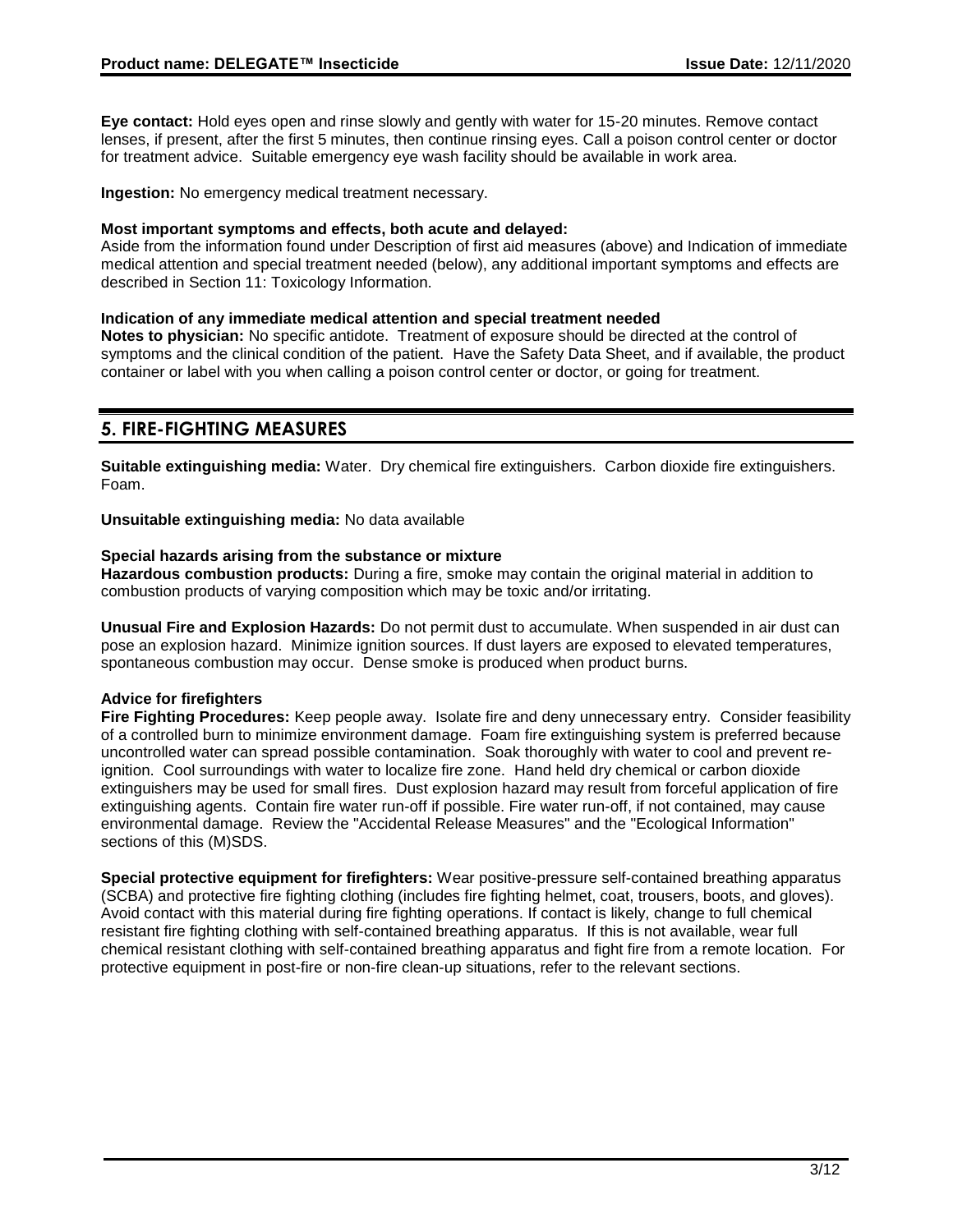# **6. ACCIDENTAL RELEASE MEASURES**

**Personal precautions, protective equipment and emergency procedures:** Isolate area. Keep unnecessary and unprotected personnel from entering the area. Keep upwind of spill. Spilled material may cause a slipping hazard. Ventilate area of leak or spill. Refer to section 7, Handling, for additional precautionary measures. Use appropriate safety equipment. For additional information, refer to Section 8, Exposure Controls and Personal Protection.

**Environmental precautions:** Prevent from entering into soil, ditches, sewers, waterways and/or groundwater. See Section 12, Ecological Information. Spills or discharge to natural waterways is likely to kill aquatic organisms.

**Methods and materials for containment and cleaning up:** Contain spilled material if possible. Small spills: Sweep up. Collect in suitable and properly labeled containers. Large spills: Contact the company for clean-up assistance. See Section 13, Disposal Considerations, for additional information.

# **7. HANDLING AND STORAGE**

**Precautions for safe handling:** Keep out of reach of children. Do not swallow. Avoid contact with eyes, skin, and clothing. Avoid breathing dust or mist. Wash thoroughly after handling. Keep container closed. Use with adequate ventilation. See Section 8, EXPOSURE CONTROLS AND PERSONAL PROTECTION.

**Conditions for safe storage:** Store in a dry place. Store in original container. Do not store near food, foodstuffs, drugs or potable water supplies.

# **8. EXPOSURE CONTROLS/PERSONAL PROTECTION**

#### **Control parameters**

If exposure limits exist, they are listed below. If no exposure limits are displayed, then no values are applicable.

Consult local authorities for recommended exposure limits.

| <b>Component</b> | <b>Regulation</b> | <b>Type of listing</b>  | <b>Value/Notation</b> |
|------------------|-------------------|-------------------------|-----------------------|
| Kaolin           | <b>ACGIH</b>      | <b>TWA Respirable</b>   | $2 \text{ mg/m}$ 3    |
|                  |                   | particulate matter      |                       |
|                  | CA AB OEL         | <b>TWA Respirable</b>   | $2$ mg/m $3$          |
|                  | CA BC OEL         | <b>TWA Respirable</b>   | $2$ mg/m $3$          |
|                  | CA QC OEL         | <b>TWAEV</b> respirable | $5 \text{ mg/m}$ 3    |
|                  |                   | dust                    |                       |
| Titanium dioxide | <b>ACGIH</b>      | TWA                     | 10 mg/m3, Titanium    |
|                  |                   |                         | dioxide               |
|                  | Dow IHG           | <b>TWA</b>              | $2.4 \text{ mg/m}$ 3  |
|                  | CA AB OEL         | <b>TWA</b>              | $10$ mg/m $3$         |
|                  | CA BC OEL         | <b>TWA</b>              | $10$ mg/m $3$         |
|                  | CA QC OEL         | <b>TWAEV</b> total dust | $10 \text{ mg/m}$ 3   |
|                  | CA BC OEL         | <b>TWA Total dust</b>   | 10 mg/m3              |
|                  | CA BC OEL         | TWA respirable dust     | $3$ mg/m $3$          |
|                  |                   | fraction                |                       |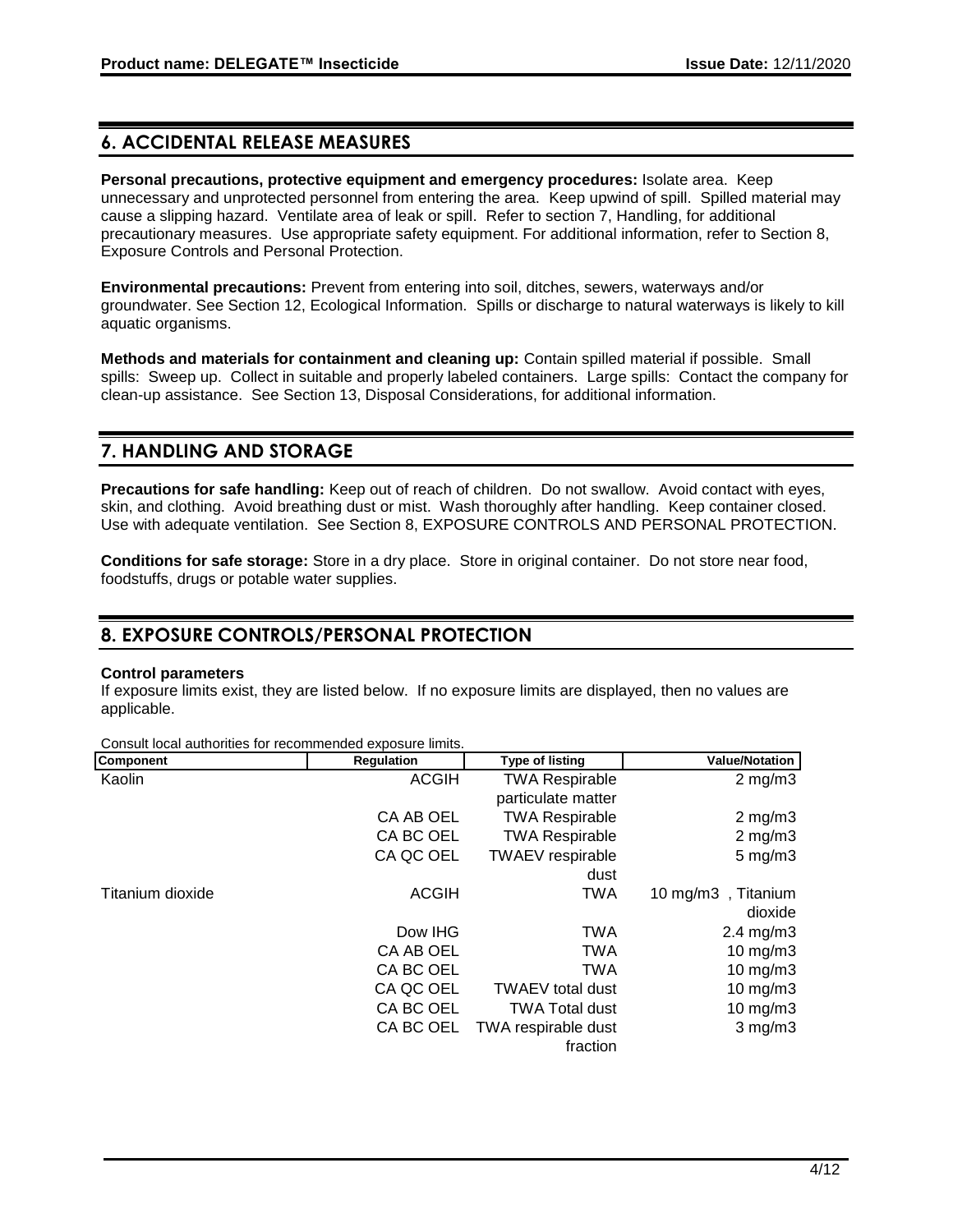| Quartz | <b>ACGIH</b> | <b>TWA Respirable</b>                       | $0.025$ mg/m3, Silica     |
|--------|--------------|---------------------------------------------|---------------------------|
|        | CA AB OEL    | particulate matter<br><b>TWA Respirable</b> | $0.025$ mg/m3             |
|        |              | particulates                                |                           |
|        | CA ON OEL    | <b>TWA Respirable</b>                       | $0.1 \text{ mg/m}$ 3      |
|        |              | fraction                                    |                           |
|        | CA QC OEL    | <b>TWAEV</b> respirable                     | $0.1$ mg/m $3$            |
|        |              | dust                                        |                           |
|        | CA BC OEL    | <b>TWA Respirable</b>                       | $0.025$ mg/m $3$ , Silica |

RECOMMENDATIONS IN THIS SECTION ARE FOR MANUFACTURING, COMMERCIAL BLENDING AND PACKAGING WORKERS. APPLICATORS AND HANDLERS SHOULD SEE THE PRODUCT LABEL FOR PROPER PERSONAL PROTECTIVE EQUIPMENT AND CLOTHING.

#### **Exposure controls**

**Engineering controls:** Use engineering controls to maintain airborne level below exposure limit requirements or guidelines. If there are no applicable exposure limit requirements or guidelines, use only with adequate ventilation. Local exhaust ventilation may be necessary for some operations.

#### **Individual protection measures**

**Eye/face protection:** Use safety glasses (with side shields). If there is a potential for exposure to particles which could cause eye discomfort, wear chemical goggles.

#### **Skin protection**

**Hand protection:** Use gloves chemically resistant to this material when prolonged or frequently repeated contact could occur. Examples of preferred glove barrier materials include: Neoprene. Nitrile/butadiene rubber ("nitrile" or "NBR"). Polyvinyl chloride ("PVC" or "vinyl"). NOTICE: The selection of a specific glove for a particular application and duration of use in a workplace should also take into account all relevant workplace factors such as, but not limited to: Other chemicals which may be handled, physical requirements (cut/puncture protection, dexterity, thermal protection), potential body reactions to glove materials, as well as the instructions/specifications provided by the glove supplier. **Other protection:** Wear clean, body-covering clothing.

**Respiratory protection:** Respiratory protection should be worn when there is a potential to exceed the exposure limit requirements or guidelines. If there are no applicable exposure limit requirements or guidelines, use an approved respirator. Selection of air-purifying or positive-pressure supplied-air will depend on the specific operation and the potential airborne concentration of the material. For emergency conditions, use an approved positive-pressure self-contained breathing apparatus. The following should be effective types of air-purifying respirators: Organic vapor cartridge with a particulate pre-filter.

# **9. PHYSICAL AND CHEMICAL PROPERTIES**

#### **Appearance**

**Physical state** Granules **Color** White to off-white **Odor** Musty **Odor Threshold** No test data available **Melting point/range** No test data available **Freezing point** No data available **Boiling point (760 mmHg)** Not applicable

**pH** 8.7 *Measured* (1% aqueous suspension)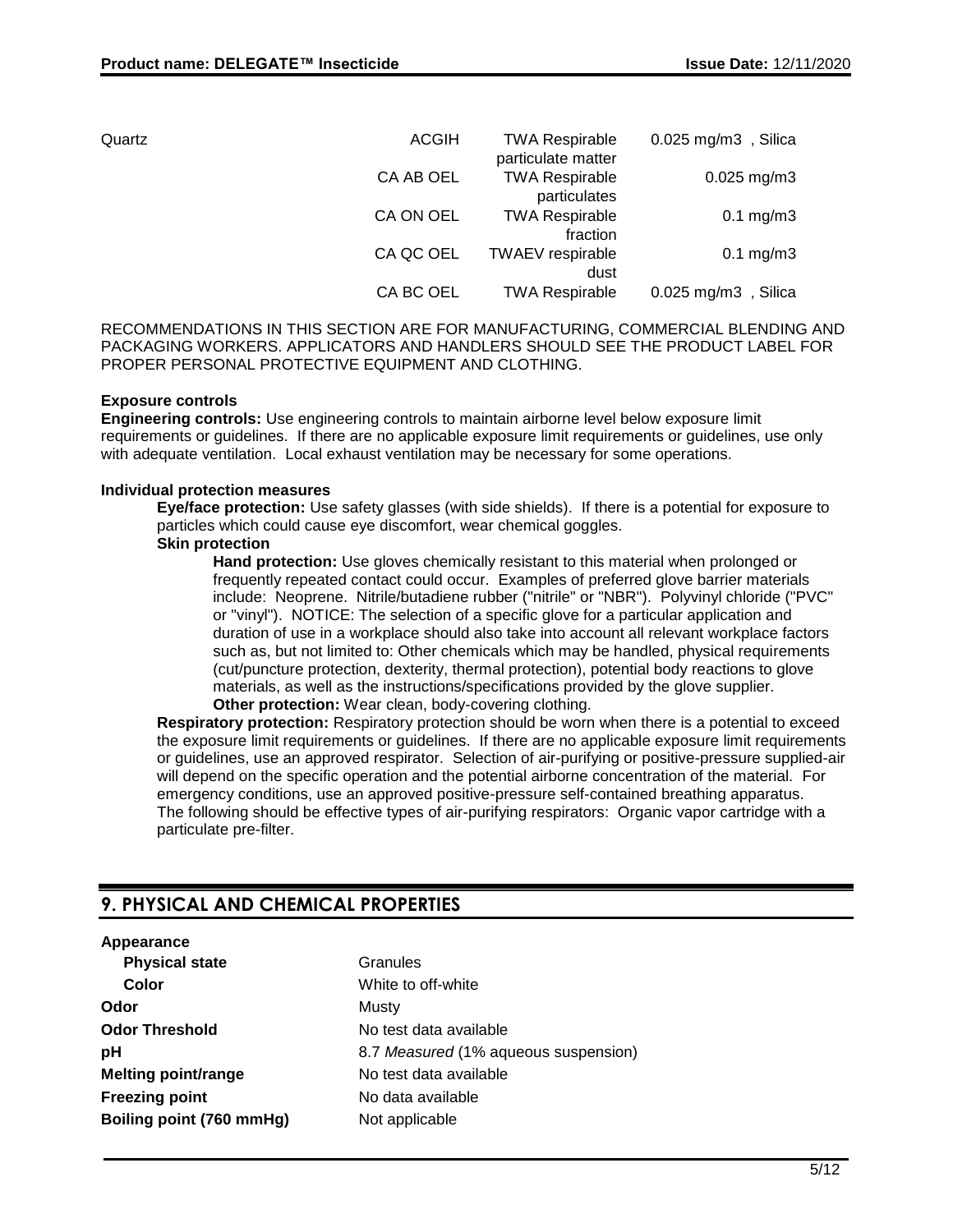| <b>Flash point</b>                                | closed cup Not applicable   |
|---------------------------------------------------|-----------------------------|
| <b>Evaporation Rate (Butyl Acetate</b><br>$= 1$   | Not applicable              |
| Flammability (solid, gas)                         | No data available           |
| <b>Lower explosion limit</b>                      | Not applicable              |
| <b>Upper explosion limit</b>                      | Not applicable              |
| Vapor Pressure                                    | Not applicable              |
| <b>Relative Vapor Density (air = 1)</b>           | Not applicable              |
| <b>Relative Density (water = 1)</b>               | Not applicable              |
| <b>Water solubility</b>                           | Disperses in water          |
| <b>Partition coefficient: n-</b><br>octanol/water | No data available           |
| <b>Auto-ignition temperature</b>                  | No test data available      |
| <b>Decomposition temperature</b>                  | No test data available      |
| <b>Dynamic Viscosity</b>                          | Not applicable              |
| <b>Kinematic Viscosity</b>                        | Not applicable              |
| <b>Explosive properties</b>                       | No data available           |
| <b>Oxidizing properties</b>                       | No data available           |
| <b>Liquid Density</b>                             | Not applicable              |
| <b>Bulk density</b>                               | 0.5 g/cm3 Tapped Volumetric |
| <b>Molecular weight</b>                           | No data available           |

NOTE: The physical data presented above are typical values and should not be construed as a specification.

# **10. STABILITY AND REACTIVITY**

**Reactivity:** No dangerous reaction known under conditions of normal use.

**Chemical stability:** Thermally stable at typical use temperatures.

**Possibility of hazardous reactions:** Polymerization will not occur.

**Conditions to avoid:** Exposure to elevated temperatures can cause product to decompose.

**Incompatible materials:** None known.

**Hazardous decomposition products:** Decomposition products depend upon temperature, air supply and the presence of other materials. Toxic gases are released during decomposition.

# **11. TOXICOLOGICAL INFORMATION**

*Toxicological information appears in this section when such data is available.*

### **Acute toxicity**

#### **Acute oral toxicity**

Very low toxicity if swallowed. Harmful effects not anticipated from swallowing small amounts.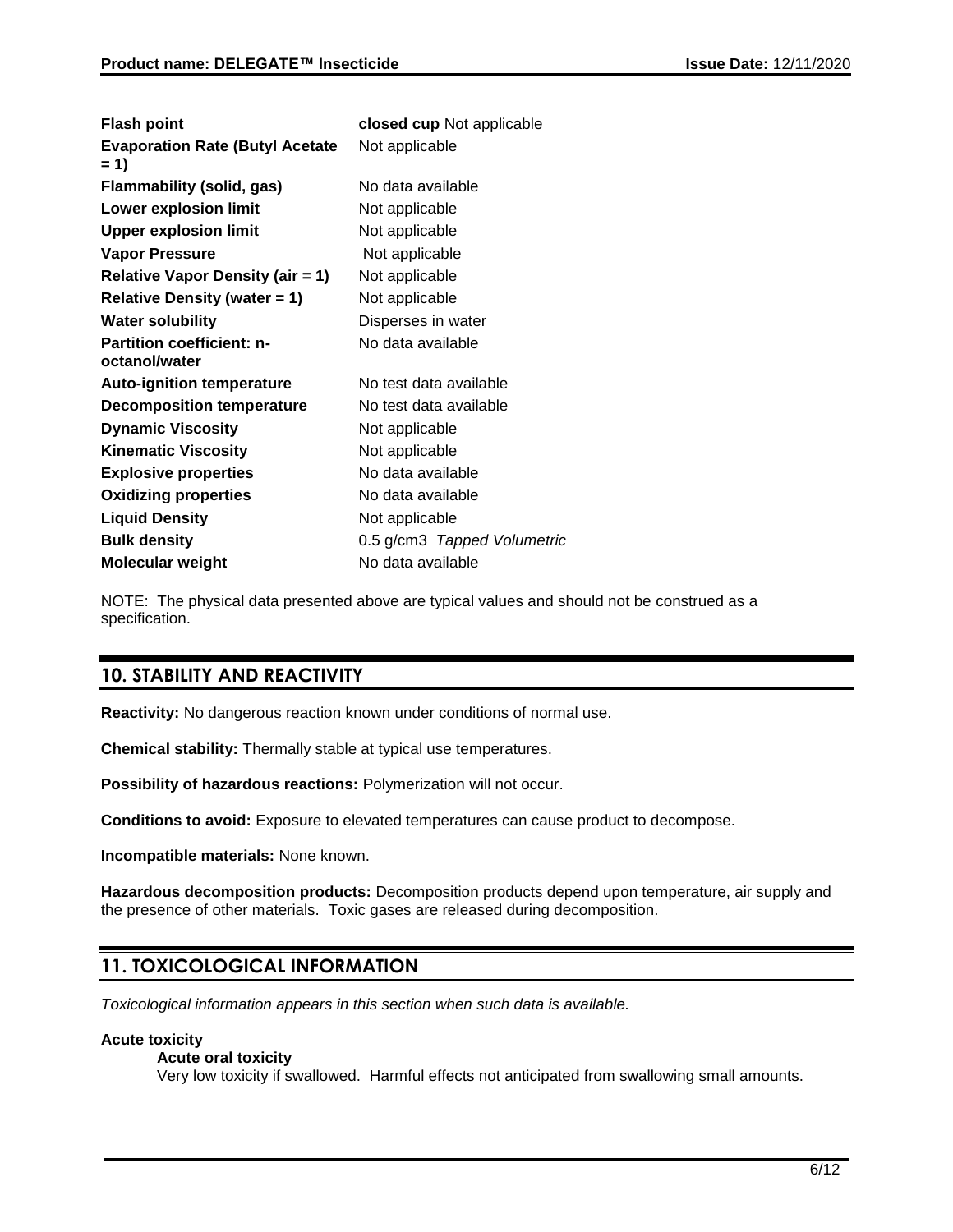As product:

LD50, Rat, female, > 5,000 mg/kg OECD Test Guideline 425 No deaths occurred at this concentration.

### **Acute dermal toxicity**

Prolonged skin contact is unlikely to result in absorption of harmful amounts.

As product:

LD50, Rat, male and female, > 5,000 mg/kg OECD Test Guideline 402 No deaths occurred at this concentration.

#### **Acute inhalation toxicity**

Prolonged excessive exposure to dust may cause adverse effects. Based on the available data, narcotic effects were not observed.

As product:

LC50, Rat, male and female, 4 Hour, dust/mist, > 5.06 mg/l OECD Test Guideline 403

#### **Skin corrosion/irritation**

Brief contact is essentially nonirritating to skin.

#### **Serious eye damage/eye irritation**

May cause slight temporary eye irritation. Corneal injury is unlikely. Solid or dust may cause irritation or corneal injury due to mechanical action.

#### **Sensitization**

For skin sensitization: As product: Did not demonstrate the potential for contact allergy in mice.

For respiratory sensitization: No relevant data found.

# **Specific Target Organ Systemic Toxicity (Single Exposure)**

Evaluation of available data suggests that this material is not an STOT-SE toxicant.

#### **Specific Target Organ Systemic Toxicity (Repeated Exposure)**

For the active ingredient(s): In animals, has been shown to cause vacuolization of cells in various tissues. Dose levels producing these effects were many times higher than any dose levels expected from exposure due to use.

#### **Carcinogenicity**

Active ingredient did not cause cancer in laboratory animals. A risk assessment has been conducted for this product and has shown, that under normal handling, the minor components will not pose a hazard.

#### **Teratogenicity**

For the active ingredient(s): Did not cause birth defects or other effects in the fetus even at doses which caused toxic effects in the mother.

#### **Reproductive toxicity**

For the active ingredient(s): In animal studies, has been shown to interfere with reproduction.

#### **Mutagenicity**

In vitro genetic toxicity studies were negative. Animal genetic toxicity studies were negative.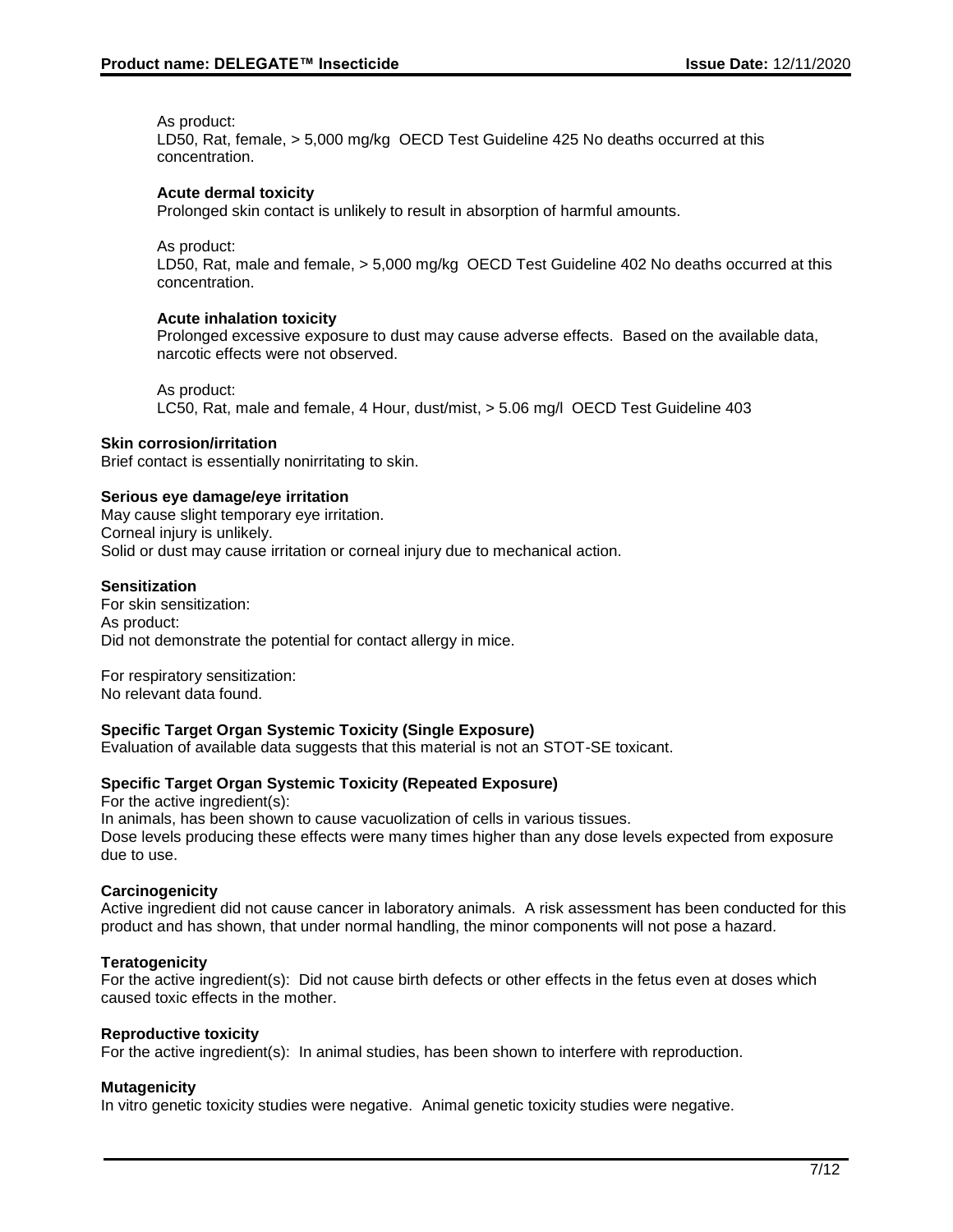#### **Aspiration Hazard**

**Carcinogenicity**

Based on physical properties, not likely to be an aspiration hazard.

| Carcinogenicity         |                                                           |                                                                                                                                             |
|-------------------------|-----------------------------------------------------------|---------------------------------------------------------------------------------------------------------------------------------------------|
| <b>Component</b>        | List                                                      | <b>Classification</b>                                                                                                                       |
| <b>Titanium dioxide</b> | <b>IARC</b>                                               | Group 2B: Possibly carcinogenic to<br>humans                                                                                                |
| Quartz                  | <b>IARC</b><br>US NTP<br><b>OSHA CARC</b><br><b>ACGIH</b> | Group 1: Carcinogenic to humans<br>Known to be human carcinogen<br>OSHA specifically regulated carcinogen<br>A2: Suspected human carcinogen |

# **12. ECOLOGICAL INFORMATION**

*Ecotoxicological information appears in this section when such data is available.*

#### **Toxicity**

**Acute toxicity to fish** EC50, Lepomis macrochirus (Bluegill sunfish), semi-static test, 96 Hour, 12.52 mg/l

#### **Acute toxicity to aquatic invertebrates**

EC50, Daphnia magna (Water flea), semi-static test, 48 Hour, > 23.52 mg/l

#### **Acute toxicity to algae/aquatic plants**

Material is highly toxic to aquatic organisms on an acute basis (LC50/EC50 between 0.1 and 1 mg/L in the most sensitive species tested).

ErC50, diatom Navicula sp., 72 Hour, 0.564 mg/l

#### **Toxicity to Above Ground Organisms**

Material is practically non-toxic to birds on an acute basis (LD50 > 2000 mg/kg).

oral LD50, Colinus virginianus (Bobwhite quail), > 2,250 mg/kg

contact LD50, Apis mellifera (bees), 96 Hour, 0.079µg/bee

oral LD50, Apis mellifera (bees), 96 Hour, 0.22µg/bee

#### **Toxicity to soil-dwelling organisms**

LC50, Eisenia fetida (earthworms), 14 d, > 4,000 mg/kg

#### **Persistence and degradability**

#### **Spinetoram J & L (CAS# 187166-40-1 & 187166-15-0)**

**Biodegradability:** Material is expected to biodegrade very slowly (in the environment). Fails to pass OECD/EEC tests for ready biodegradability. 10-day Window: Fail **Biodegradation:** 0.1 - 9.1 % **Exposure time:** 28 d **Method:** OECD Test Guideline 301B or Equivalent

#### **Kaolin**

**Biodegradability:** Biodegradation is not applicable.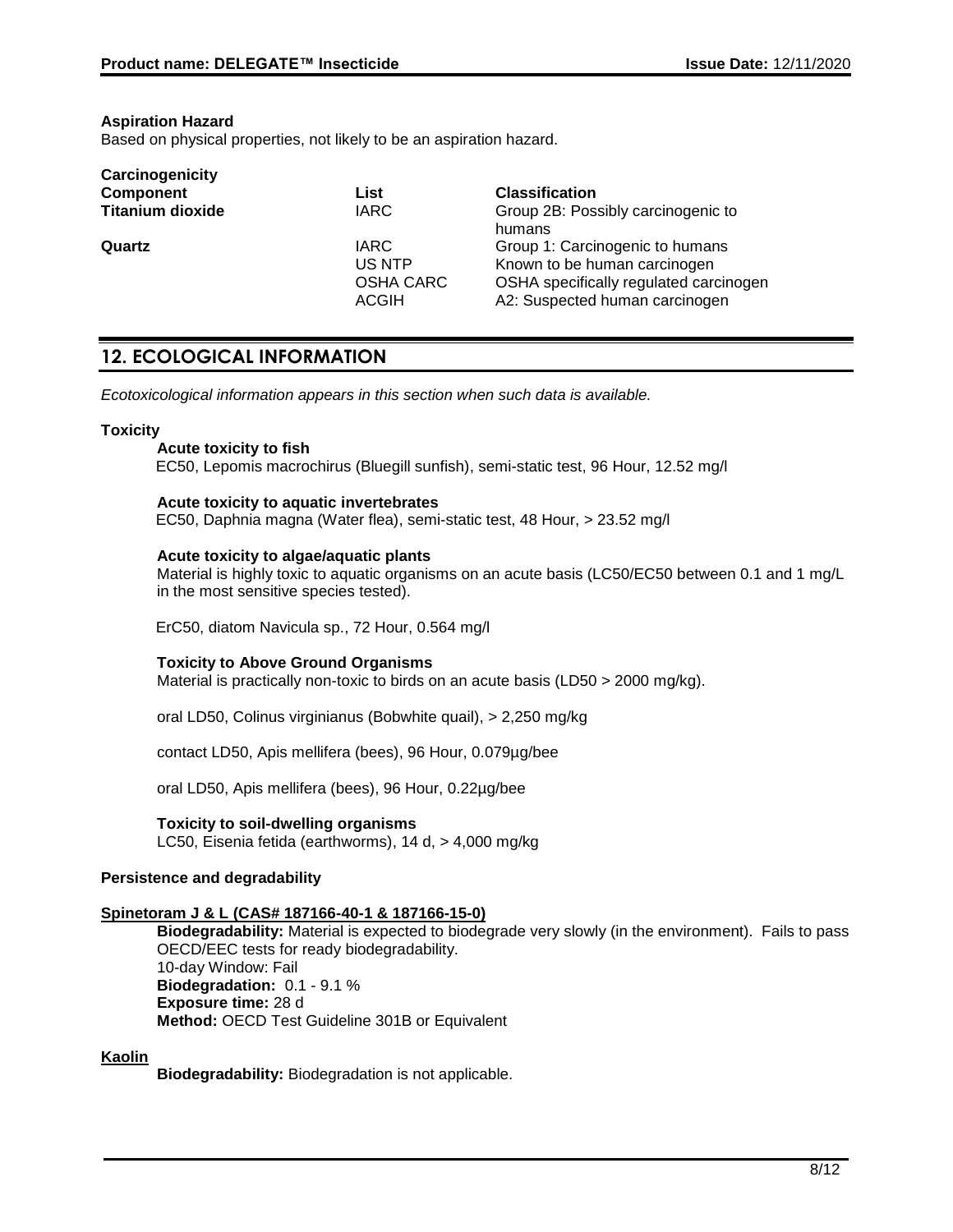#### **Titanium dioxide**

**Biodegradability:** Biodegradation is not applicable.

## **Quartz**

**Biodegradability:** Biodegradation is not applicable.

## **Balance**

**Biodegradability:** No relevant data found.

## **Bioaccumulative potential**

## **Spinetoram J & L (CAS# 187166-40-1 & 187166-15-0)**

**Bioaccumulation:** Bioconcentration potential is moderate (BCF between 100 and 3000 or Log Pow between 3 and 5). **Partition coefficient: n-octanol/water(log Pow):** 4.49 at 20 °C

**Bioconcentration factor (BCF):** 348 Oncorhynchus mykiss (rainbow trout) 28 d

#### **Titanium dioxide**

**Bioaccumulation:** Partitioning from water to n-octanol is not applicable.

## **Quartz**

**Bioaccumulation:** Partitioning from water to n-octanol is not applicable.

## **Balance**

**Bioaccumulation:** No relevant data found.

## **Mobility in soil**

# **Spinetoram J & L (CAS# 187166-40-1 & 187166-15-0)**

Potential for mobility in soil is slight (Koc between 2000 and 5000).

#### **Quartz**

No relevant data found.

# **Balance**

No relevant data found.

# **13. DISPOSAL CONSIDERATIONS**

**Disposal methods:** If wastes and/or containers cannot be disposed of according to the product label directions, disposal of this material must be in accordance with your local or area regulatory authorities. This information presented below only applies to the material as supplied. The identification based on characteristic(s) or listing may not apply if the material has been used or otherwise contaminated. It is the responsibility of the waste generator to determine the toxicity and physical properties of the material generated to determine the proper waste identification and disposal methods in compliance with applicable regulations. If the material as supplied becomes a waste, follow all applicable regional, national and local laws.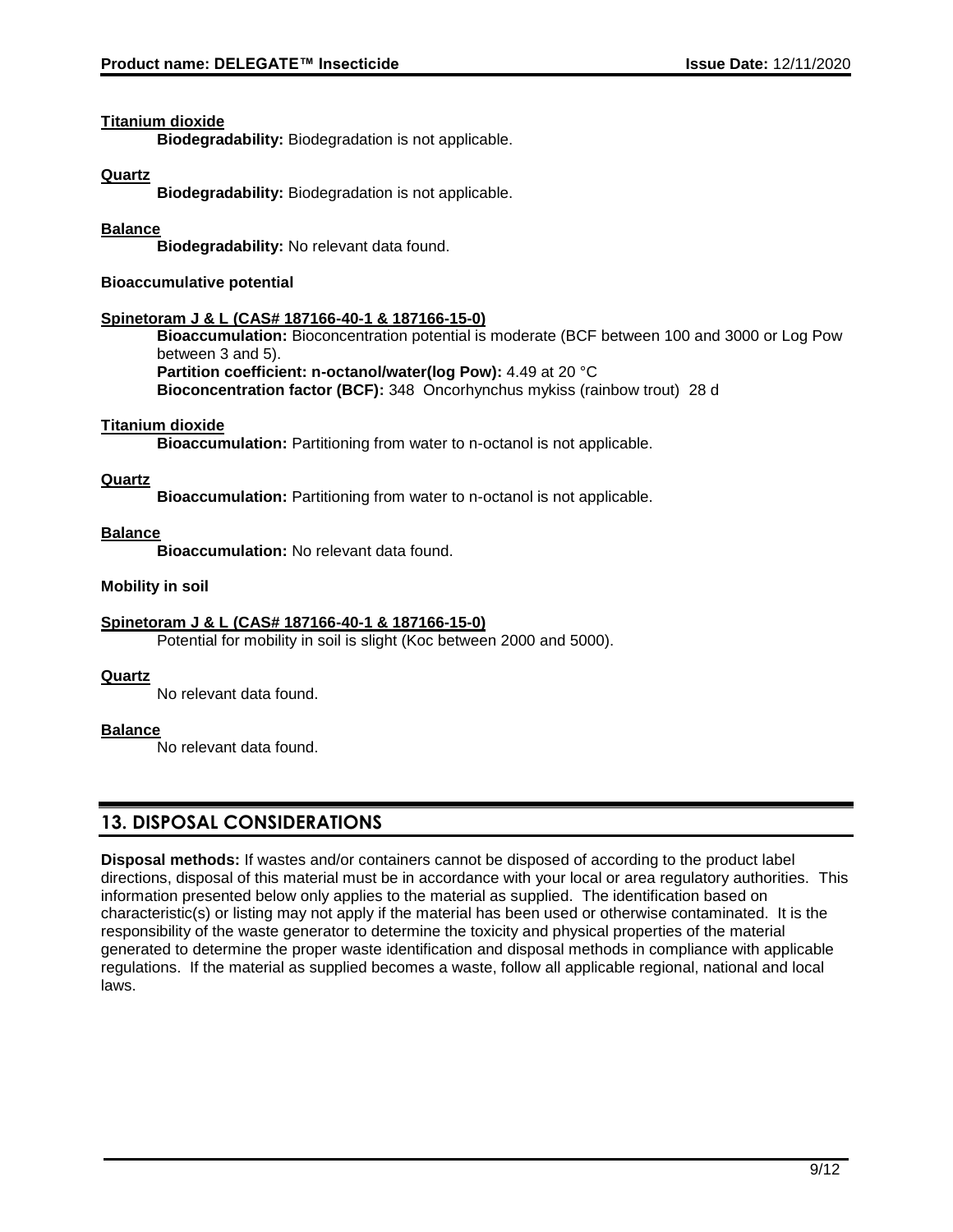# **14. TRANSPORT INFORMATION**

#### **TDG**

| Proper shipping name                                | ENVIRONMENTALLY HAZARDOUS SUBSTANCE, SOLID,<br>N.O.S. (Spinetoram) |
|-----------------------------------------------------|--------------------------------------------------------------------|
| UN number                                           | UN 3077                                                            |
| <b>Class</b>                                        | 9                                                                  |
| <b>Packing group</b>                                | Ш                                                                  |
| <b>Marine pollutant</b>                             | Spinetoram                                                         |
| <b>Classification for SEA transport (IMO-IMDG):</b> |                                                                    |
| Proper shipping name                                | ENVIRONMENTALLY HAZARDOUS SUBSTANCE, SOLID,                        |
|                                                     | N.O.S. (Spinetoram)                                                |
| UN number                                           | <b>UN 3077</b>                                                     |
| <b>Class</b>                                        | 9                                                                  |
| Packing group                                       | Ш                                                                  |
| <b>Marine pollutant</b>                             | Spinetoram                                                         |
| <b>Transport in bulk</b>                            | Consult IMO regulations before transporting ocean bulk             |
| according to Annex I or II                          |                                                                    |

## **Classification for AIR transport (IATA/ICAO):**

**of MARPOL 73/78 and the** 

**IBC or IGC Code**

| <b>Proper shipping name</b> | Environmentally hazardous substance, solid, |
|-----------------------------|---------------------------------------------|
|                             | n.o.s.(Spinetoram)                          |
| UN number                   | <b>UN 3077</b>                              |
| <b>Class</b>                | 9                                           |
| <b>Packing group</b>        | Ш                                           |

#### **Further information:**

Marine Pollutants assigned UN number 3077 and 3082 in single or combination packaging containing a net quantity per single or inner packaging of 5 L or less for liquids or having a net mass per single or inner packaging of 5 KG or less for solids may be transported as non-dangerous goods as provided in section 2.10.2.7 of IMDG code, IATA special provision A197, and ADR/RID special provision 375. NOT REGULATED PER TDG EXEMPTION 1.45.1 FOR ROAD OR RAIL

This information is not intended to convey all specific regulatory or operational requirements/information relating to this product. Transportation classifications may vary by container volume and may be influenced by regional or country variations in regulations. Additional transportation system information can be obtained through an authorized sales or customer service representative. It is the responsibility of the transporting organization to follow all applicable laws, regulations and rules relating to the transportation of the material.

# **15. REGULATORY INFORMATION**

#### **National Fire Code of Canada**

Not applicable

#### **Canadian Domestic Substances List (DSL)**

This product contains chemical substance(s) exempt from CEPA DSL Inventory requirements. It is regulated as a pesticide subject to Pest Control Products Act (PCPA) requirements.

#### **Pest Control Products Act**

Pest Control Products Act ( PCPA ) Registration Number: 28778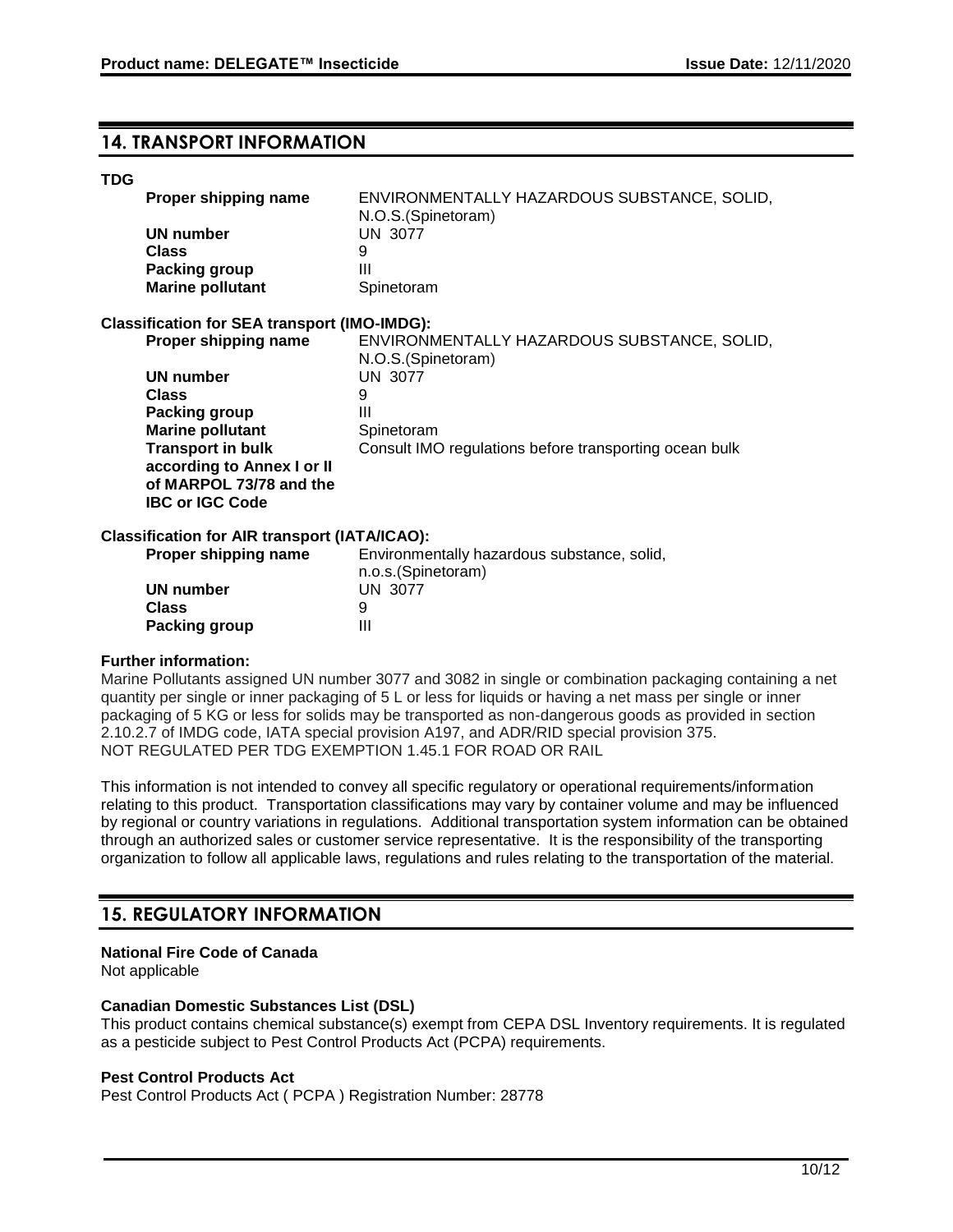Read the PCPA label, authorized under the Pest Control Products Act, prior to using or handling this pest control product.

This chemical is a pest control product registered by Health Canada Pest Management Regulatory Agency and is subject to certain labelling requirements under the Pest Control Products Act (PCPA). There are Canada-specific environmental requirements for handling, use, and disposal of this pest control product that are indicated on the label. These requirements differ from the classification criteria and hazard information required for GHS-consistent safety data sheets. Following is the hazard information required on the pest control products label:

PCPA Label Hazard Communications: Read the label and booklet before using. Keep out of reach of children.

Toxic to bees exposed to direct treatment, drift, or residues on flowering crops or weeds. This product is toxic to: Small wild mammals Non-target terrestrial plants May Be Toxic Certain beneficial insects

# **16. OTHER INFORMATION**

## **Hazard Rating System**

**NFPA**

| Health | <b>Flammability</b> | <b>Instability</b> |
|--------|---------------------|--------------------|
|        |                     |                    |

#### **Revision**

Identification Number: 298614 / Issue Date: 12/11/2020 / Version: 4.0

DAS Code: GF-1640

Most recent revision(s) are noted by the bold, double bars in left-hand margin throughout this document.

#### **Legend**

| <b>ACGIH</b> | USA. ACGIH Threshold Limit Values (TLV)                                           |
|--------------|-----------------------------------------------------------------------------------|
| CA AB OEL    | Canada. Alberta, Occupational Health and Safety Code (table 2: OEL)               |
| CA BC OEL    | Canada. British Columbia OEL                                                      |
| CA ON OEL    | Ontario Table of Occupational Exposure Limits made under the Occupational         |
|              | Health and Safety Act.                                                            |
| CA QC OEL    | Québec. Regulation respecting occupational health and safety, Schedule 1, Part 1: |
|              | Permissible exposure values for airborne contaminants                             |
| Dow IHG      | Dow Industrial Hygiene Guideline                                                  |
| <b>TWA</b>   | 8-hour time weighted average                                                      |
| <b>TWAEV</b> | Time-weighted average exposure value                                              |

#### **Full text of other abbreviations**

AIIC - Australian Inventory of Industrial Chemicals; ASTM - American Society for the Testing of Materials; bw - Body weight; CERCLA - Comprehensive Environmental Response, Compensation, and Liability Act; CMR - Carcinogen, Mutagen or Reproductive Toxicant; DIN - Standard of the German Institute for Standardisation; DOT - Department of Transportation; DSL - Domestic Substances List (Canada); ECx - Concentration associated with x% response; EHS - Extremely Hazardous Substance; ELx - Loading rate associated with x% response; EmS - Emergency Schedule; ENCS - Existing and New Chemical Substances (Japan); ErCx - Concentration associated with x% growth rate response; ERG - Emergency Response Guide; GHS - Globally Harmonized System; GLP - Good Laboratory Practice; HMIS - Hazardous Materials Identification System; IARC - International Agency for Research on Cancer; IATA - International Air Transport Association; IBC - International Code for the Construction and Equipment of Ships carrying Dangerous Chemicals in Bulk;